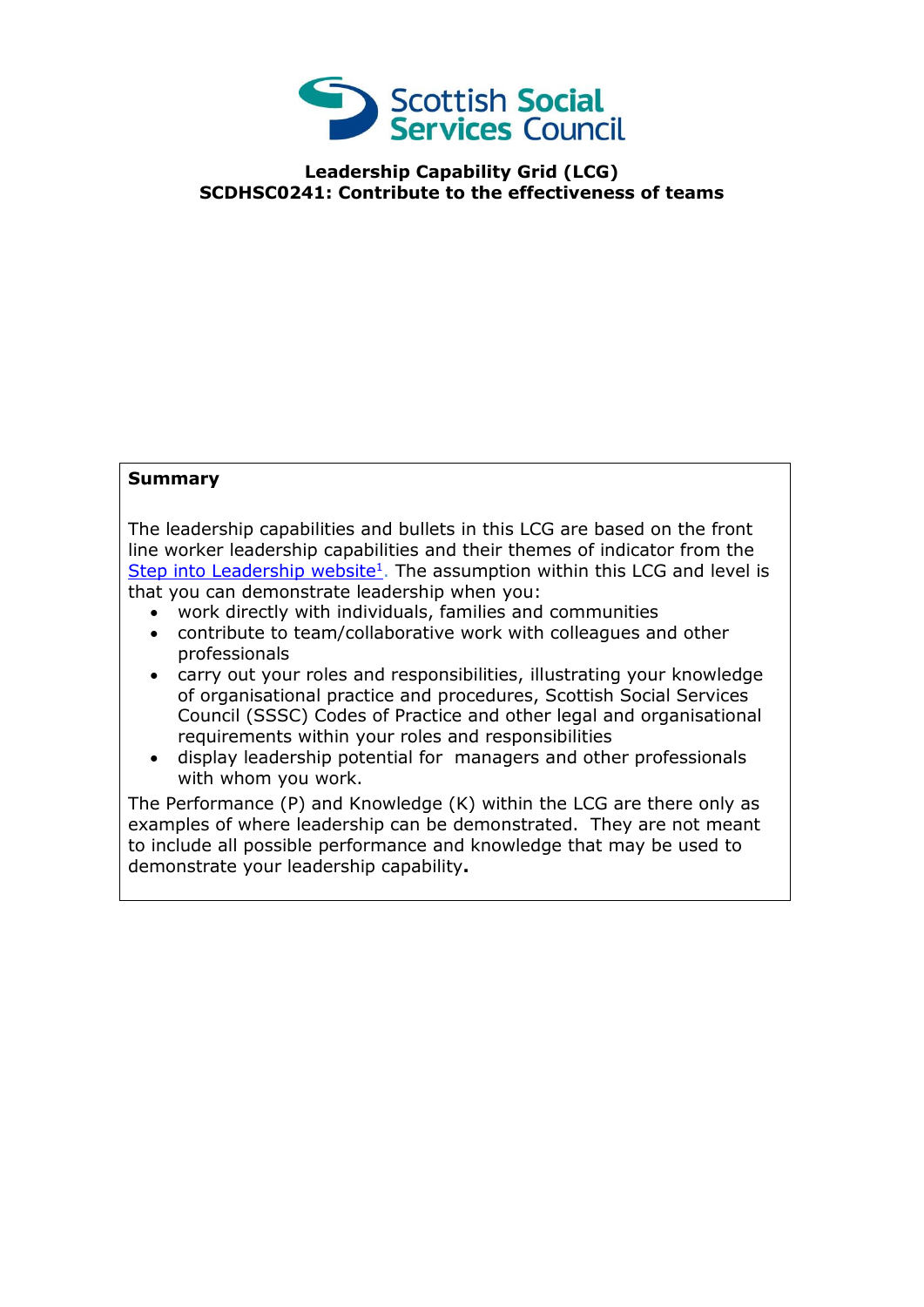

## **Leadership Capability Grid (LCG) SCDHSC0241: Contribute to the effectiveness of teams**

| Leadership<br>capabilities         | When contributing to effective teams you can demonstrate<br>leadership capabilities by:                                                                                                                                                                                                                                                                                                                                                                                                                                                                                                                                                                                                                                                |
|------------------------------------|----------------------------------------------------------------------------------------------------------------------------------------------------------------------------------------------------------------------------------------------------------------------------------------------------------------------------------------------------------------------------------------------------------------------------------------------------------------------------------------------------------------------------------------------------------------------------------------------------------------------------------------------------------------------------------------------------------------------------------------|
| <b>Vision</b>                      | Providing a vision for individuals, families, communities, colleagues and<br>your organisation when you:<br>See how best to make a difference when contributing to effective<br>teams(P3-5, 8, 11-16; K1-3, 5, 9, 10, 13, 17)<br>• Communicate and promote ownership of the vision when seeking<br>support to support the teams vision (P12, 15; K11) and working with<br>others (P3-5, 11-15; K18-21)<br>• Promote social service values working with the team to identify and<br>achieve its purpose and objective effectively ( $P3-5$ , 8, 11-15; K 1-5,<br>12, 13)<br>• See the bigger picture when demonstrating knowledge and practice of<br>organisational, local and national policies and procedures (P1 ; K1, 4,<br>14, 15) |
| Self-<br>leadership                | Displaying self leadership when you:<br>• Demonstrate and adapt leadership in response to the needs of the<br>team (P3-6, 8, 11, 12, 16, 17; K6, 7, 13, 18, 19) and overcoming<br>barriers (P11, 12; K3, 9-11, 20, 21)<br>• Improve own leadership by seeking advice (P12, 15; K11)<br>• Take intelligent risks when working with the team to achieve its<br>objectives (P3-5) and addressing issues (P11-15; $K3$ , 9-11, 13, 20,<br>21)<br>• Demonstrate and promote resilience when adapting practice and<br>overcoming barriers (P8, 11-16; K3, 9-11, 13, 20, 21)<br>• Challenge discrimination and oppression $(K 1-3, 10)$                                                                                                       |
| <b>Motivating</b><br>and inspiring | Motivating and inspiring others when you:<br>• Inspire people by personal example (P6, 8, 11, 12, 15-17; K6, 7, 12,<br>22, 23)<br>• Recognise and value the contribution of others (P3-5, 11, 12, 15; $K7$ ,<br>11, 13)<br>• Support the creation of a learning and performance culture (P11-17;<br>$K3, 9-13, 17-23)$                                                                                                                                                                                                                                                                                                                                                                                                                 |
| <b>Empowering</b>                  | Empowering people when you:<br>Enable leadership at all levels (P3-6, 9, 16; K2, 6, 9, 10, 13)<br>Support the creation of a knowledge and management culture by<br>seeking and providing information to enable understanding (P3-5,<br>$12-15$ ; K11-13)<br>Promote professional autonomy (P6, 9, 11, 12, 16; K6, 12, 13, 17-<br>23)<br>• Involve people in development and improvement ( $P3-5$ , 11-15; K12,<br>22, 23)                                                                                                                                                                                                                                                                                                              |